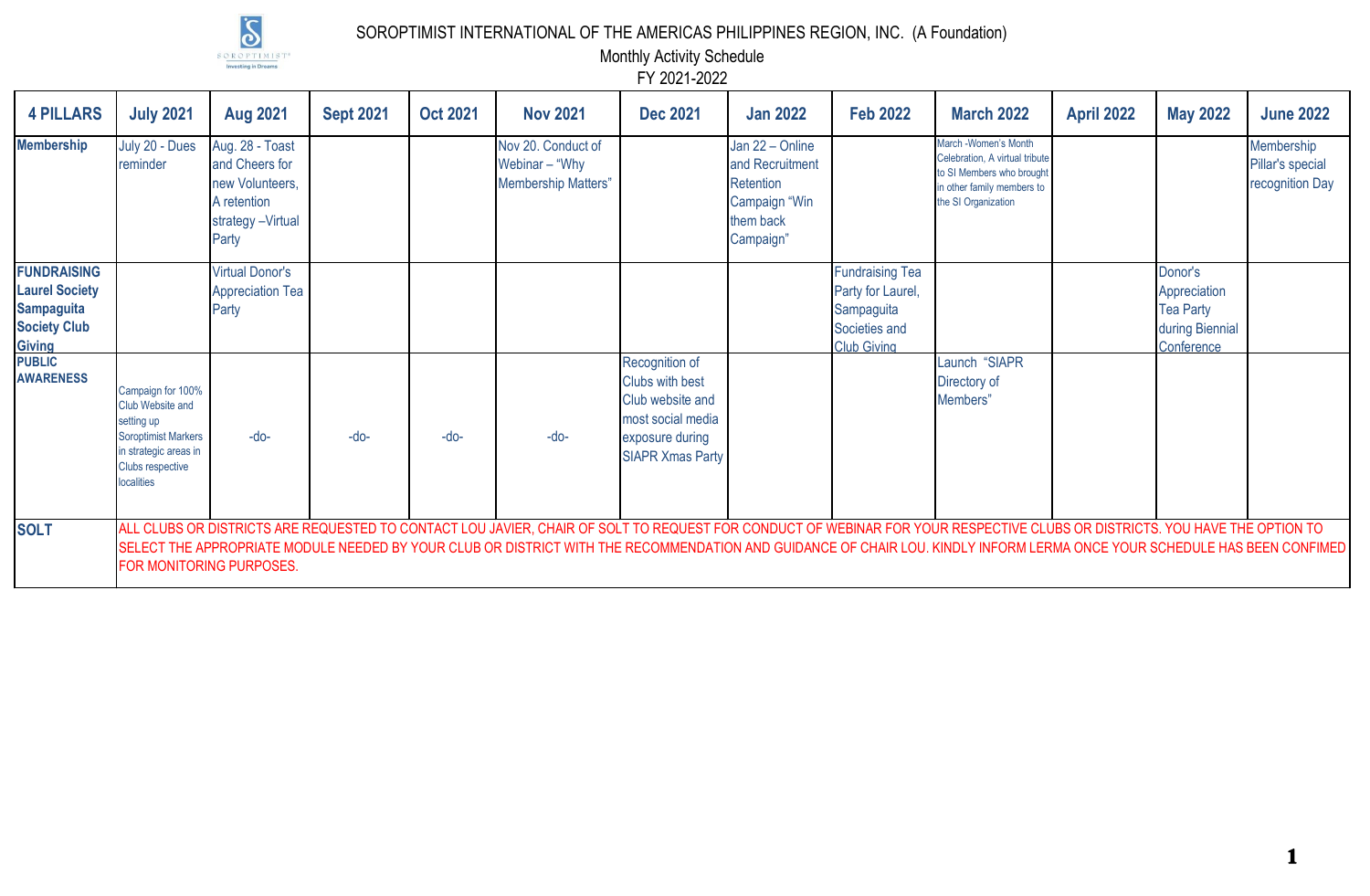

## SOROPTIMIST INTERNATIONAL OF THE AMERICAS PHILIPPINES REGION, INC. (A Foundation)

Monthly Activity Schedule

FY 2021-2022

| <b>Prog/Comm</b>                                                        | <b>July 2021</b>                                                                                                                                                                                                  | <b>Aug 2021</b>                                                                                                      | <b>Sept 2021</b>                                                                                                                                             | <b>Oct 2021</b>                            | <b>Nov 2021</b>                                                                                              | <b>Dec 2021</b>                                                                                                        | <b>Jan 2022</b>                                  | <b>Feb 2022</b>                       | <b>March 2022</b>                                                                                                      | <b>April 2022</b>              | <b>May 2022</b> | <b>June 2022</b>                                                                                                                                                  |
|-------------------------------------------------------------------------|-------------------------------------------------------------------------------------------------------------------------------------------------------------------------------------------------------------------|----------------------------------------------------------------------------------------------------------------------|--------------------------------------------------------------------------------------------------------------------------------------------------------------|--------------------------------------------|--------------------------------------------------------------------------------------------------------------|------------------------------------------------------------------------------------------------------------------------|--------------------------------------------------|---------------------------------------|------------------------------------------------------------------------------------------------------------------------|--------------------------------|-----------------|-------------------------------------------------------------------------------------------------------------------------------------------------------------------|
| <b>Celebrating</b><br><b>Success Award</b>                              | 15 - Deadline<br>Submission of<br><b>Entries</b>                                                                                                                                                                  |                                                                                                                      | Preliminary<br>Judging by SCA<br>Comm.                                                                                                                       | Region<br>Judging by<br>Pillar Chair       | <b>Submission of Region</b><br><b>Winners and Entries</b><br>to SIA                                          |                                                                                                                        |                                                  |                                       | <b>Awarding of Cash</b><br>Prize Php 5,000/<br>category                                                                |                                |                 |                                                                                                                                                                   |
| Live Your Dream LYDA Search<br><b>Award</b>                             | begins                                                                                                                                                                                                            |                                                                                                                      |                                                                                                                                                              |                                            | Nov. 15 - LYDA Club<br>level judging                                                                         |                                                                                                                        | Jan 8 - LYDA<br><b>District level</b><br>judging | Feb 10-LYDA<br><b>Region Awarding</b> | Submission of<br>Documents to SIA<br>Region<br>Winner/Runners up                                                       |                                |                 |                                                                                                                                                                   |
| Dream It, Be It                                                         | Preparation of<br>Webinar<br><b>Materials by</b><br><b>Region DIBI</b><br>Team                                                                                                                                    | $-do-$                                                                                                               | Re-Orientation of<br><b>Club DIBI Focal</b><br>Persons "Oplan<br>Kamustahan"                                                                                 | $-do-$                                     | November 21-June<br>$2022 -$<br>Implementation and<br>conduct of DIBI<br>sessions for Districts<br>and Clubs | $-do-$                                                                                                                 | $-do-$                                           | $-do-$                                | $-do-$                                                                                                                 | -do-                           | $-do-$          | Preparation of Yearly DIBI<br>Conference session report<br>Note: July 2022<br>Submission of report to SIA<br>for the 2nd year of the<br><b>Biennium 2021-2022</b> |
| Adopt-a-PNP-<br><b>WCPD</b>                                             |                                                                                                                                                                                                                   |                                                                                                                      | 11th PNP Summit - 10<br>Outstanding PNP-WCPD<br>Award @Php10,000.00<br>Most Outstanding PNP-<br>VCPD @Php50,000.00<br>Celebration of SI 100th<br>Anniversary |                                            |                                                                                                              |                                                                                                                        |                                                  |                                       |                                                                                                                        |                                |                 |                                                                                                                                                                   |
| Adopt-a-<br><b>Barangay</b>                                             | Note: You can<br>mainstream<br><b>Biennuim Thrust in</b><br>your Adopted<br>Barangay                                                                                                                              | SI Clubs to conduct ar<br>activity of their choice<br>in their Adopted<br><b>Barangay during</b><br>Soroptimist Week |                                                                                                                                                              |                                            |                                                                                                              | SI Clubs to conduct an<br>activity of their choice in<br>their Adopted Barangay<br><b>Christmas/New Year</b><br>Season |                                                  |                                       | SI Clubs to conduct an<br>activity of their choice in<br>their Adopted Barangay<br>during Women's Month<br>Celebration |                                |                 |                                                                                                                                                                   |
| <b>Biennium</b><br><b>Thrust</b><br><b>Pandemic</b><br><b>Challenge</b> | Note:Pandemic<br>Challenge is a separate<br>award from GACA<br>Those joining the<br>Challenge will submit<br>quarterly report on the<br>project. Please refer to<br>Memo re Criteria and<br>levels of Cash Awards |                                                                                                                      | $1st$ Report –<br><b>Deadline</b><br>September 30                                                                                                            |                                            |                                                                                                              | $2nd$ Report $-$<br>Deadline -<br>December 31                                                                          |                                                  |                                       | $3rd$ Report $-$<br>Deadline March 30                                                                                  | April 30 Judging of<br>winners |                 |                                                                                                                                                                   |
| <b>Unsung Women</b><br><b>Heroes Award</b>                              | <b>Call to Search</b><br>started since<br>May 21, 2021                                                                                                                                                            |                                                                                                                      |                                                                                                                                                              | Oct 10-<br>Submission of<br>entry to SIAPR | Nov. 10 - Pre judging<br>Nov 24- Final judging                                                               |                                                                                                                        |                                                  |                                       | March 08- Awarding of<br>Winners - Venue to be<br>announced                                                            |                                |                 |                                                                                                                                                                   |